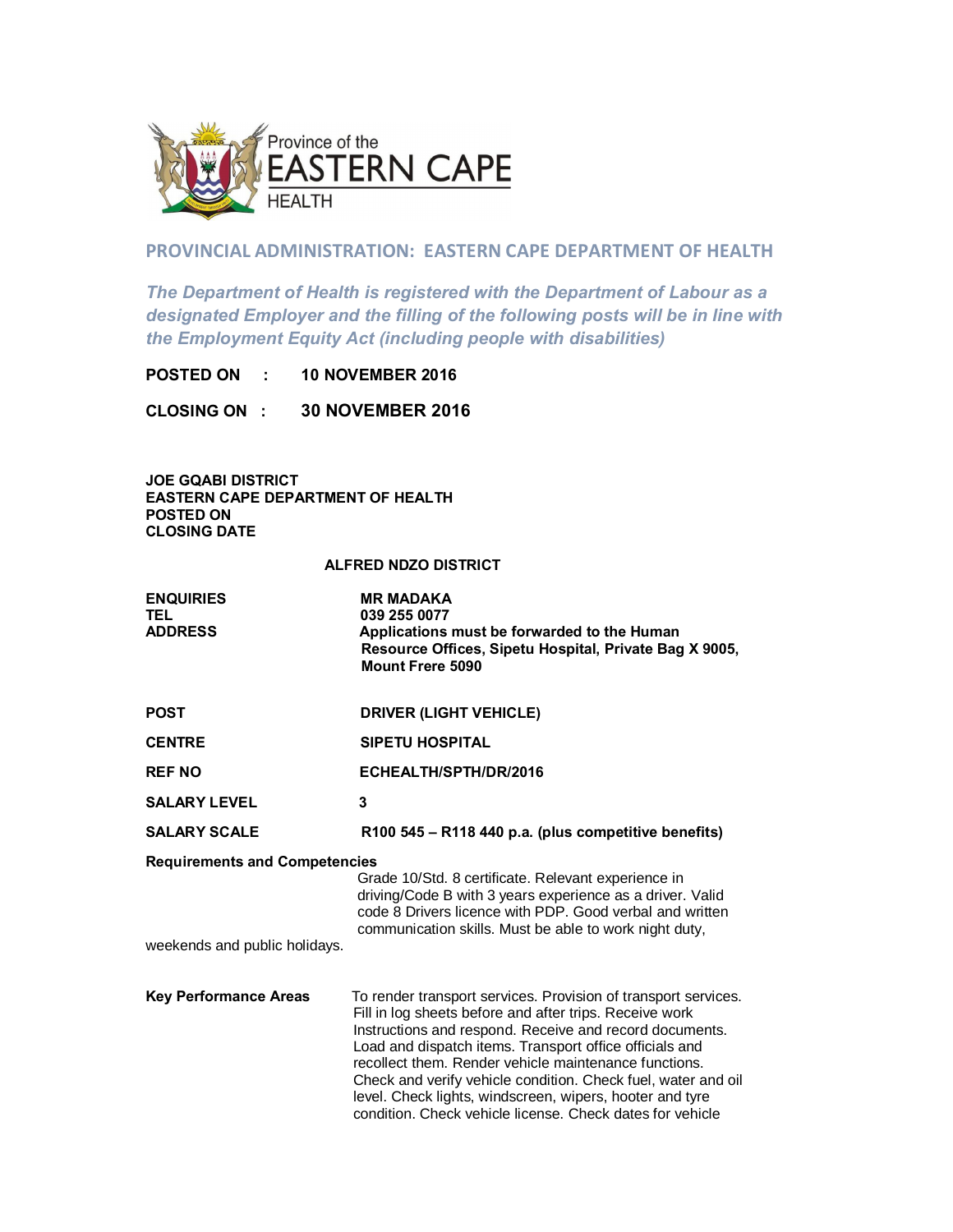service and report. Check vehicle defects, dents and report them. Clean and vacuum vehicle. Ensure compliance of Government vehicles to Road Regulations and maintenance of the vehicles to keep them in good condition. Willingness to work beyond working hours where need arises. Responsible for loading and unloading of goods. Always maintain high degree of confidentiality when transporting documents.

## **AMATHOLE DISTRICT**

| <b>ENQUIRIES</b><br>TEL<br><b>ADDRESS</b> | <b>MS. L. H. SLATSHA</b><br>046 685 0046<br>Applications must be forwarded to the Human Resource<br>Offices, Bedford Hospital, Private Bag X111, Bedford<br>5780                                                                                                                                                                                                                                                                                                                                                                                                                                                                              |
|-------------------------------------------|-----------------------------------------------------------------------------------------------------------------------------------------------------------------------------------------------------------------------------------------------------------------------------------------------------------------------------------------------------------------------------------------------------------------------------------------------------------------------------------------------------------------------------------------------------------------------------------------------------------------------------------------------|
| <b>POST</b><br><b>CENTRE</b>              | PROFESSIONAL NURSE GRADE 1, 2, (SPECIALITY)<br><b>CASULTY/OUTPATIENT</b><br><b>BEDFORD HOSPITAL</b>                                                                                                                                                                                                                                                                                                                                                                                                                                                                                                                                           |
| <b>REF NO</b>                             | ECHEALTH/BH/PNS/2016                                                                                                                                                                                                                                                                                                                                                                                                                                                                                                                                                                                                                          |
| <b>SALARY LEVEL</b>                       | <b>OSD</b>                                                                                                                                                                                                                                                                                                                                                                                                                                                                                                                                                                                                                                    |
| <b>SALARY SCALE</b>                       | R317 271-R479 928 p.a (plus competitive benefits)                                                                                                                                                                                                                                                                                                                                                                                                                                                                                                                                                                                             |
| <b>Requirements and Competencies</b>      | Basic qualification accredited with the SANC in terms of<br>government Notice R 425 i.e. Diploma /Degree in Nursing<br>or equivalent qualification that allows Registration with the<br>SANC as Professional Nurse plus post-basic nursing<br>qualification with qualification with duration of at least 1<br>year, Accredited With SANC in terms of Government Notice<br>No R212 in Out Patient / Casualty. A minimum of 4 years<br>appropriate/ recognisable nursing experience after<br>Registration as Professional Nurse with the SANC in<br>Record As proof of previous experience where applicable.<br>Current registration with SANC. |
| <b>Experience</b>                         | Less than 14 years, PN-b1, GR 1(R317 271)<br>4years, PNB-2, GR 2 (R390 216), 10 years of which must in<br>a specific speciality area obtaining relevant 1year<br>qualification. Depending on experience, successful applicant<br>may be appointed up to the Maximum Of four notches above<br>the minimum of the relevant scale indicated above.                                                                                                                                                                                                                                                                                               |
| <b>Key Performance Areas:</b>             | Provision of optimal, holistic specialised nursing care with<br>set standards and within a professional/ legal framework.<br>Effective utilisation of resources. Participation in training and<br>research. Provision of support to nursing Services. Maintain<br>professionals growth/ ethical standards and self-<br>development.                                                                                                                                                                                                                                                                                                           |